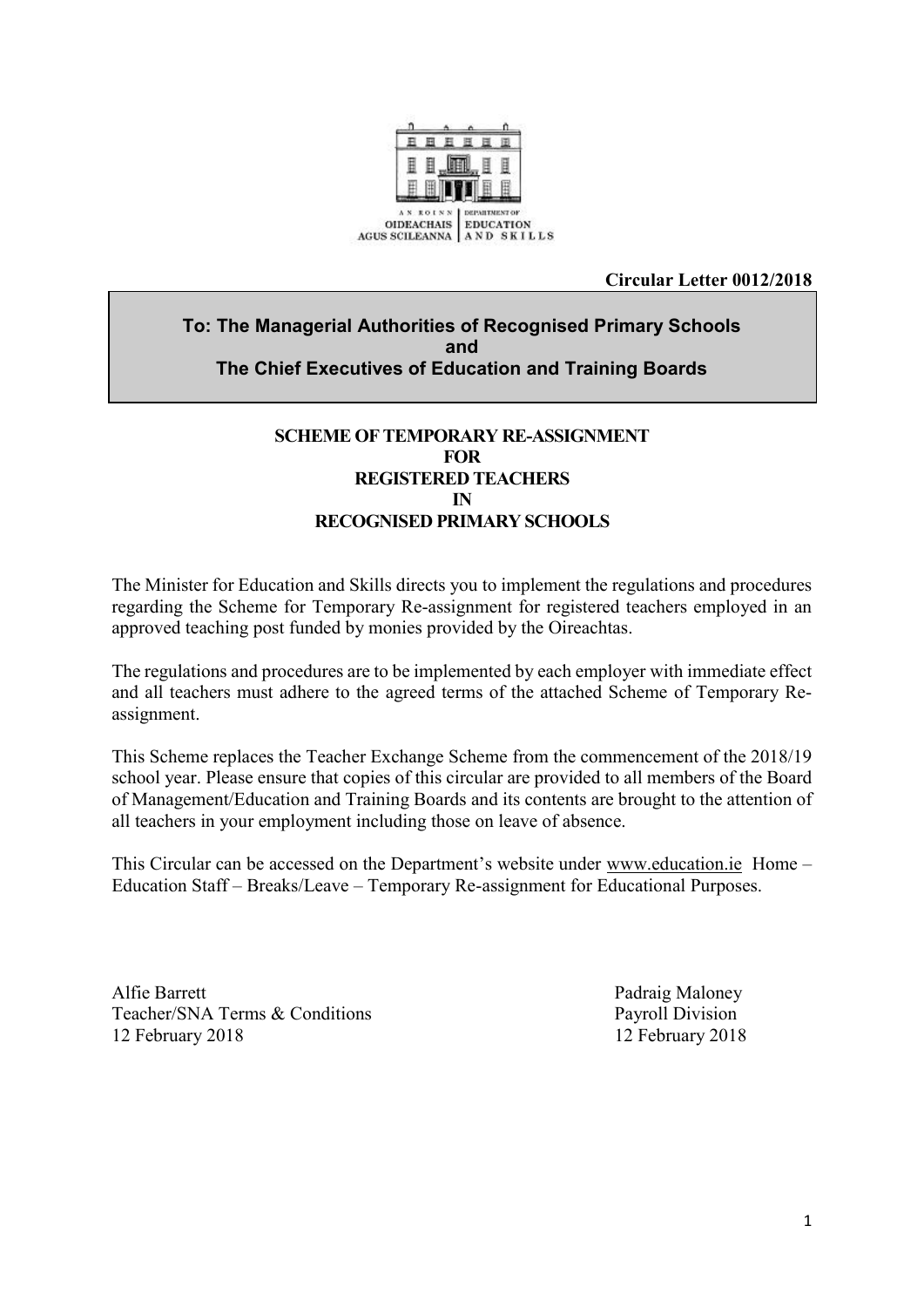# **Contents**

| 2. |                                                                               |  |
|----|-------------------------------------------------------------------------------|--|
|    |                                                                               |  |
| 4. |                                                                               |  |
| 5. |                                                                               |  |
| 6. |                                                                               |  |
| 7  |                                                                               |  |
|    | 8. Position regarding posts of responsibility while teachers are on temporary |  |
|    |                                                                               |  |
|    |                                                                               |  |
|    |                                                                               |  |
|    |                                                                               |  |
|    |                                                                               |  |
|    |                                                                               |  |
|    | Appendix $A - Application Form$                                               |  |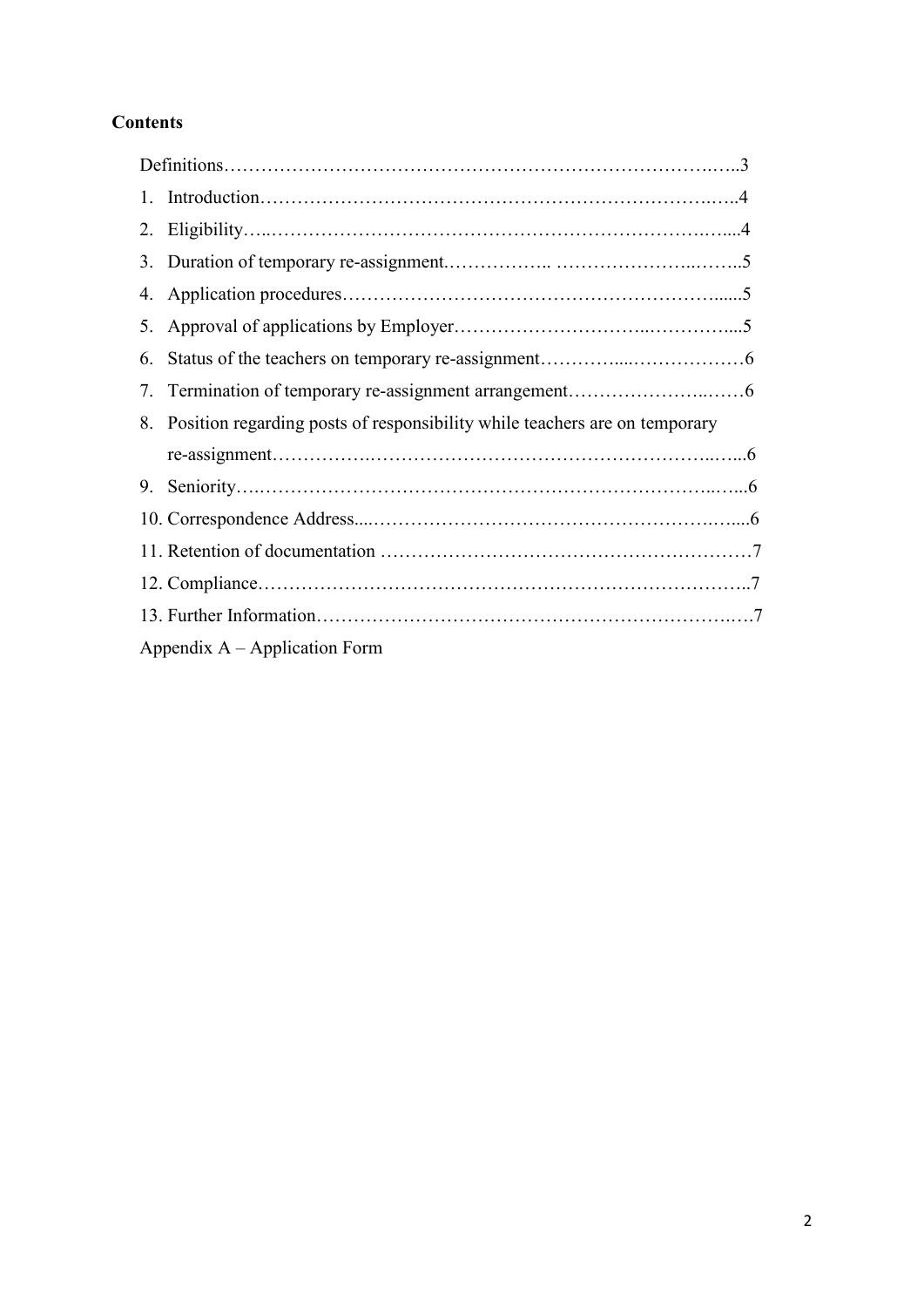#### **Definitions**

For the purposes of the scheme the following terms have the meanings assigned to them here unless the context indicates otherwise:

**Employer -** means a Board of Management/Manager in the case of Primary Schools or the Education and Training Boards (ETBs) for Community National Schools. The Board of Management/Manager or Education Training Board may delegate as appropriate responsibility for matters set out in this circular.

**School Year -** as defined by the Minister for Education and Skills from time to time currently beginning on 1st September and ending on 31st August.

**Teacher** – means a person registered with the Teaching Council.

**The Department** – means The Department of Education and Skills (DES).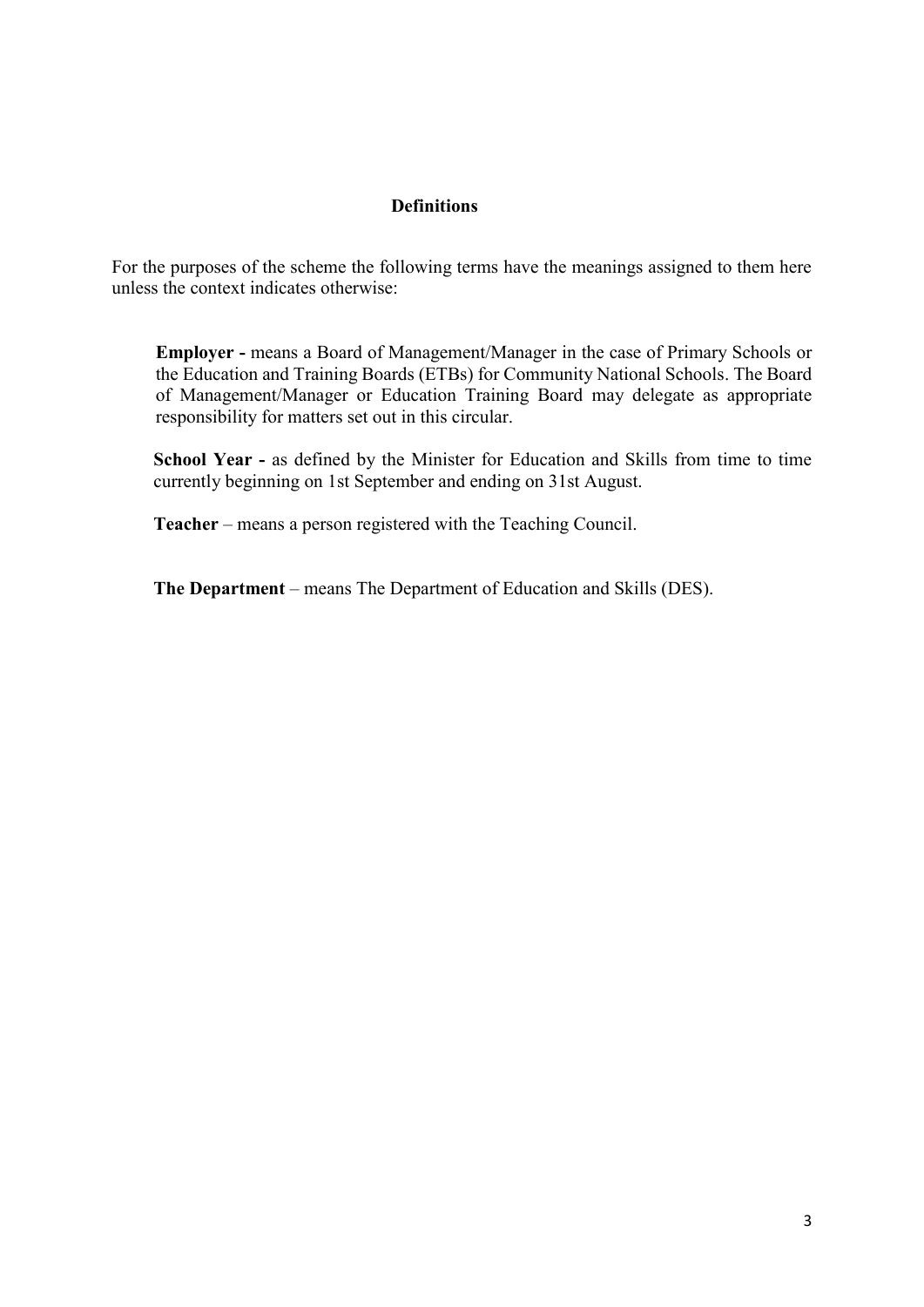#### **SCHEME OF TEMPORARY RE-ASSIGNMENT**

#### **1. Introduction**

- 1.1 The purpose of this scheme is to facilitate an arrangement whereby eligible teachers, with the approval of their respective employer, may apply for temporary re-assignment to a different school for educational purposes.
- 1.2 A temporary re-assignment is an arrangement agreed between two teachers and two participating schools.
- 1.3 Educational purposes includes enabling teachers in primary schools to gain experience of teaching in different types of settings. For example, a teacher could seek a temporary re-assignment from:
	- an urban school to a rural school or vice versa from a rural to an urban situation
	- a large school with a single class per teacher to a smaller school with multigrade classes
	- a junior school, that is infants to second class to a senior school where they would teach third to sixth class
	- a single gender school to a mixed gender school
	- a mainstream school to a special school
	- a DEIS school to a non-DEIS school
	- a multi-medium school to a Gaelscoil/school in a Gaeltacht area and vice versa
- 1.4 The purpose of the scheme is to facilitate teachers to enhance their professional experience, enrich their knowledge and understanding of their professional work and to share their enhanced professional experiences with colleagues.
- 1.5 Participation in the scheme does not confer any right to a permanent/CID position in the school to which a teacher has been temporarily re-assigned.

## **2. Eligibility**

- 2.1 A teacher may apply for a temporary re-assignment where he/she:
	- a) is registered with the Teaching Council and
	- b) will have satisfactorily completed, at the end of the school year in which they are applying, 12 months of continuous service with the current employer.
- 2.2 Teachers who are on re-deployment panels are **not** eligible to participate in this scheme.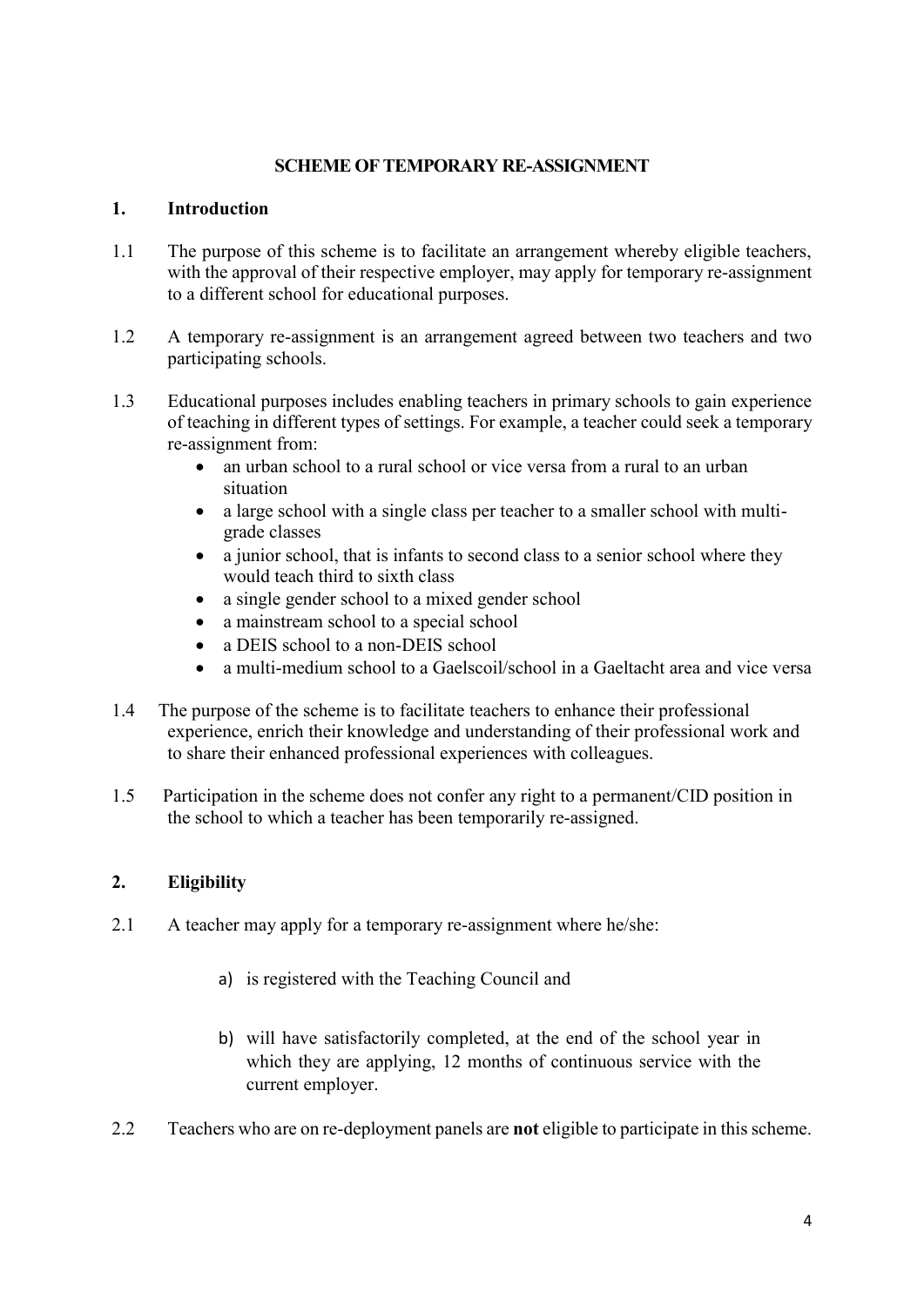#### **3. Duration of temporary re-assignment.**

- 3.1 The minimum period of temporary re-assignment under this Scheme is one school year and the maximum is three school years. Requests for temporary re-assignment are subject to annual application and approval (see Application Procedures at 4 below).
- 3.2 A teacher may engage in one arrangement spread over three consecutive school years, or may wish to participate, at varying intervals, in separate arrangements, subject to the teacher not participating for more than three school years in total during their career.
- 3.3 On conclusion of the period of temporary re-assignment, the teachers must return to their original school. Where the maximum period has been exhausted (i.e three school years), no further re-assignment can be entered into.

### **4. Application Procedures**

- 4.1 It is a matter for the teacher to find a colleague for the purposes of entering into a temporary re-assignment arrangement.
- 4.2 Teachers who wish to participate in this scheme are required to submit a completed "Application Form" (**Appendix A**) to their employer as early as possible, but no later than the 1st March prior to the commencement of the school year in which the temporary re-assignment is to commence.
- 4.3 Each school in the temporary re-assignment arrangement must complete an Application Form.
- 4.4 Applications must be made and approved on an annual basis.

### **5. Approval of applications by Employer**

- 5.1 In considering applications for participation in the scheme, employers must take into account the benefits that would accrue to the school as a result. However, the welfare and educational needs of the pupils shall take precedence over all other considerations.
- 5.2 The temporary re-assignment arrangement must be agreed between both employers. It shall be open to an employer to interview a teacher who proposes to participate in the scheme.
- 5.3 The employer must process applications during the month of March. A decision will be conveyed in writing to both teachers by the respective Boards of Management/ETB before 1<sup>st</sup> April. The decision of the employer will be final.
- 5.4 Employer(s) must submit all approved applications to the Department/ETB before 10th April. Employer(s) will only be notified in writing by the Department if difficulties arise in relation to eligibility of applicants.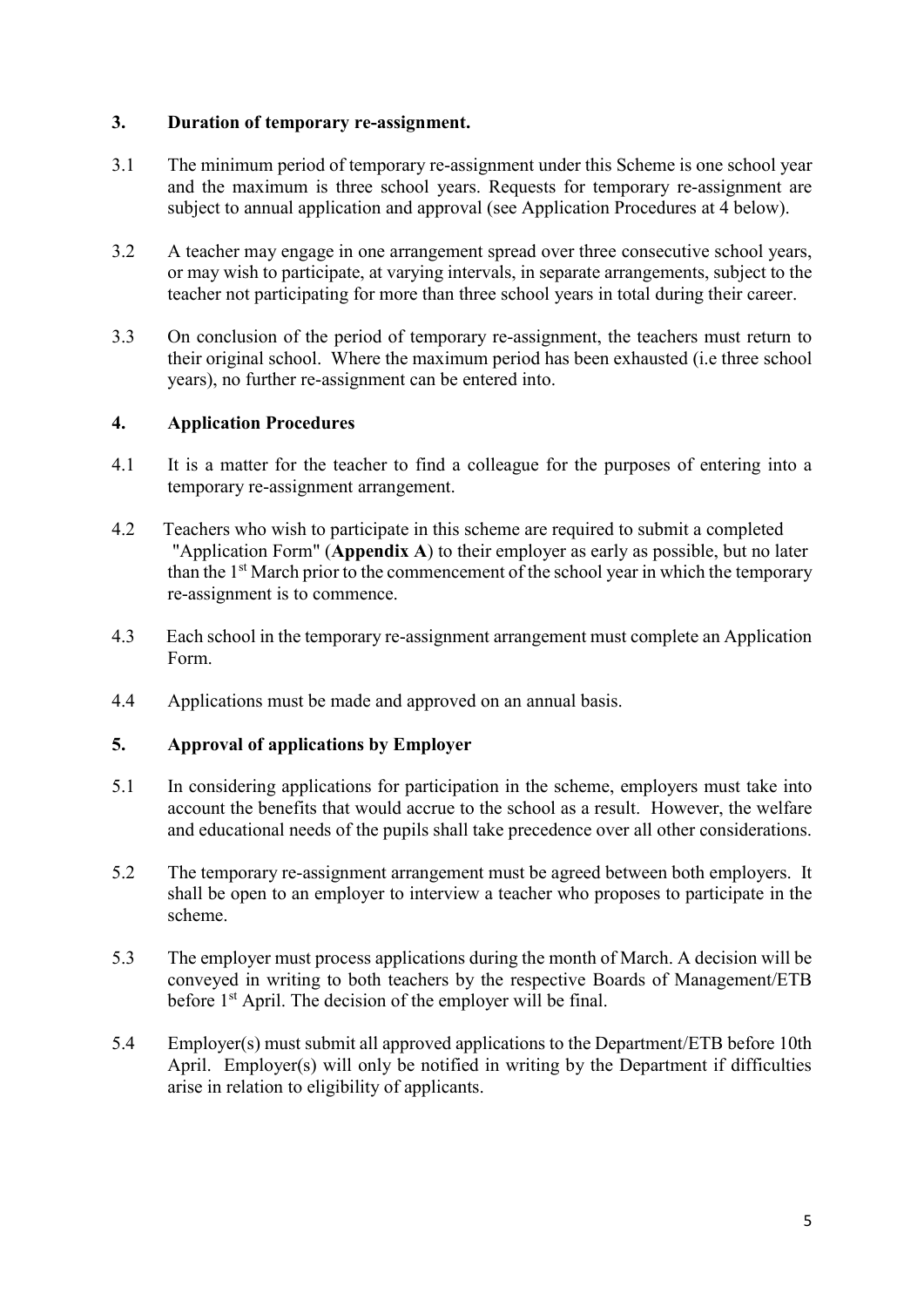#### **6. Status of the teachers on temporary re-assignment**

6.1 The school in which the teacher is serving for the duration of the temporary reassignment shall be deemed to be the teacher's employer for the period of the reassignment and the teacher shall be required to sign a Form of Agreement with this employer. Applications for leave of absence, etc applicable for the school year following re-assignment must be made to the original employer.

## **7. Termination of temporary re-assignment arrangement**

7.1 An arrangement, once submitted to the Department/ETB, may not be terminated except by agreement by all the parties to the arrangement. If a teacher resigns/retires after entering into this arrangement, a replacement teacher may be appointed in a temporary capacity by the school to which/in which the resigning/retiring teacher was temporarily re-assigned.

### **8. Position regarding posts of responsibility while teachers are on temporary reassignment**

- 8.1 A teacher applying for temporary re-assignment must relinquish his/her post of responsibility for the duration of the Scheme. The post of responsibility vacated by a teacher is subject to the terms as outlined in Department Circulars.
- 8.2 Teachers on temporary re-assignment may apply for posts of responsibilities arising in their original school but are not eligible to apply for posts in the school to which they have been re-assigned. If successful in obtaining a post in their former school an acting post of responsibility is appointed subject to the post still being warranted and subject to the terms as directed from time to time by Department Circulars.

## **9. Seniority**

9.1 A teacher's seniority in his/her original school shall not be affected by participating in this Scheme. A teacher will not accrue any seniority in the school to which they are temporarily re-assigned.

#### **10**. **Correspondence Address**

10.1 The employer will address all necessary correspondence to the teacher at the email/home address last notified. No fault shall lie with the employer in the event that the teacher does not receive such correspondence.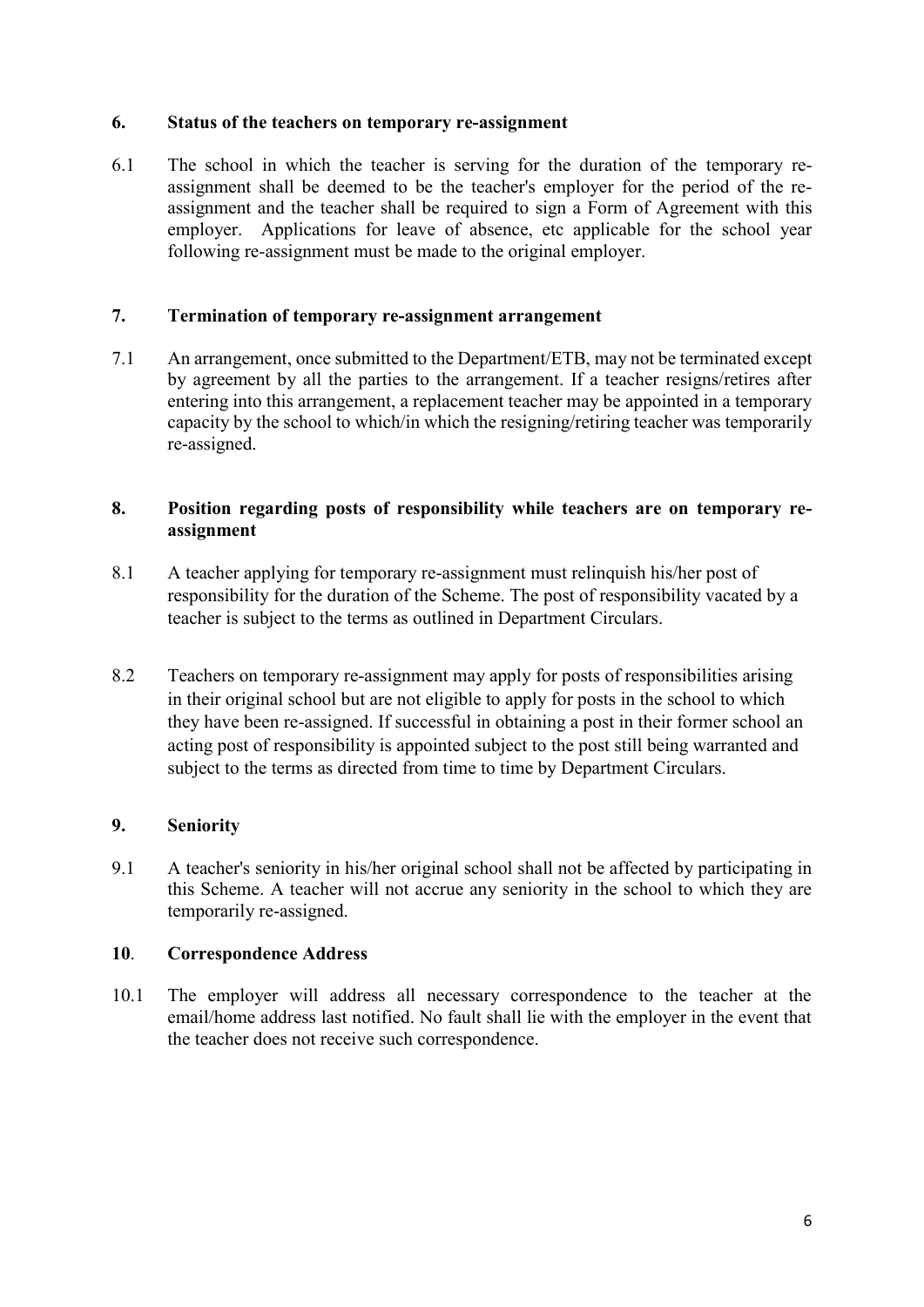### **11. Retention of Documentation**

11.1. All documentation relating to this scheme must be retained by the employer with the relevant personnel records and in line with the school's data protection policy. These records may be selected for inspection by nominated Department officials.

## **12. Compliance**

12.1 All teachers/employers must adhere to the regulations and procedures set out in this circular. Failure to abide with the regulations and procedures will be dealt with under the agreed disciplinary procedures.

#### **13. Further Information**

13.1 All queries should initially be brought to the attention of the employer who may wish to consult with their representative organisation, who may further wish to consult with the Department at the following email address: [teachersna@education.gov.ie](mailto:teachersna@education.gov.ie)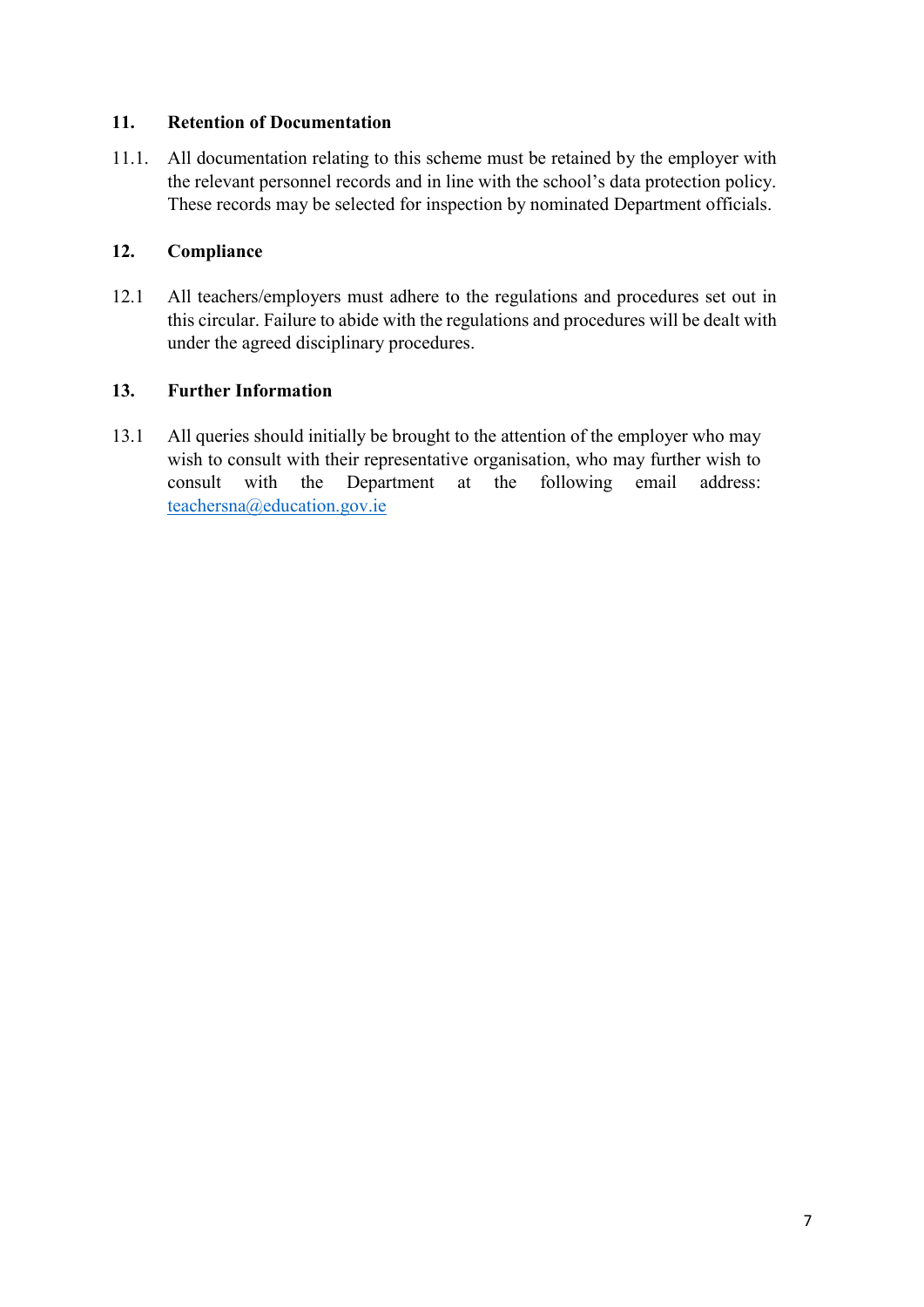**Appendix A**

## **APPLICATION FOR TEMPORARY RE-ASSIGNMENT FOR THE 2018/19 SCHOOL YEAR**

## **(Separate application forms must be completed by each School)**

## **PART 1 – TO BE COMPLETED BY THE TEACHER**

#### **TEACHER DETAILS**

|                                                                                                                      | _Teacher No: ________________________ |
|----------------------------------------------------------------------------------------------------------------------|---------------------------------------|
|                                                                                                                      |                                       |
|                                                                                                                      |                                       |
|                                                                                                                      |                                       |
|                                                                                                                      |                                       |
|                                                                                                                      |                                       |
|                                                                                                                      |                                       |
|                                                                                                                      |                                       |
|                                                                                                                      |                                       |
| <b>DETAILS OF TEMPORARY RE-ASSIGNMENT</b>                                                                            |                                       |
| Name and Address of school for temporary re-assignment                                                               |                                       |
|                                                                                                                      |                                       |
| Name of Teacher with whom the temporary re-assignment is proposed __________________________________                 |                                       |
|                                                                                                                      |                                       |
|                                                                                                                      |                                       |
| <b>DECLARATION</b>                                                                                                   |                                       |
| I have read Circular 0012/2018 and confirm that this application is in accordance with the terms of<br>the Circular. |                                       |

- **I accept that participation under this scheme does not confer any entitlement to permanency/CID in the school to which I wish to be temporarily re-assigned and I undertake to return to my original school at the end of the period of temporary re-assignment.**
- **I declare that the information which I have given in this application form is true and complete.**

 **Signature of Teacher: \_\_\_\_\_\_\_\_\_\_\_\_\_\_\_\_\_\_\_\_\_\_\_\_\_\_\_\_\_\_\_\_\_\_\_\_\_\_\_\_\_\_\_\_\_\_\_ Date:** 

**\_\_\_\_\_\_\_\_\_\_\_\_\_\_\_\_\_\_\_\_\_\_\_**